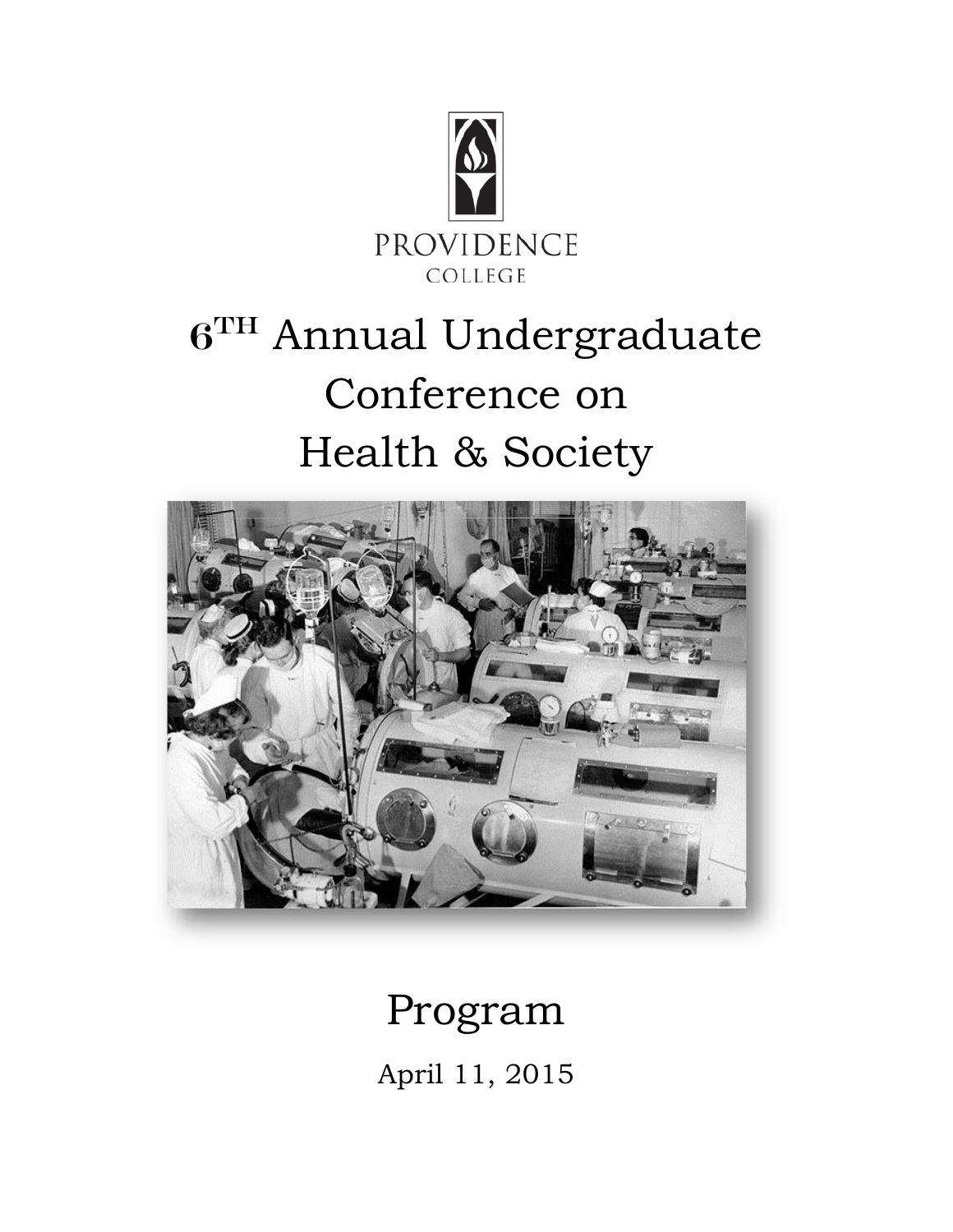#### **The Day at a Glance:**

| Welcome/Breakfast in Slavin 116           | $8:30a - 9:15a$   |
|-------------------------------------------|-------------------|
| Panel 1A Presentations   Harkins Hall 301 | $9:30a - 10:50a$  |
| Panel 1B Presentations   Harkins Hall 308 | $9:30a - 10:50a$  |
| Alumni Career Panel   Harkins Hall 300    | $11:00a - 12:15p$ |
| Lunch   Slavin 116                        | $12:30p - 1:30p$  |
| Panel 2 Presentations   Harkins Hall 308  | $1:45p - 3:00p$   |

## **Panel 1A | The Unfinished Agenda of Health Care Reform 9:30a – 10:50a | Harkins 301**

Faculty Discussant | Dr. Robert Hackey, Providence College

*"No Health without Mental Health": Prospects for Mental Health Parity in the United States* Alicia Jancevski, Providence College

Mental illness has devastating emotional, social, and physical effects on individual Americans and their families. Yet despite the prevalence of mental illness in the United States, individuals suffering from psychological disorders often face social discrimination and experience difficulties obtaining adequate insurance coverage. Over the past two decades, Congress took up the cause for mental health parity. Existing laws such as the Mental Health Parity Act (MHPA) of 1996 and later, the Mental Health Parity and Addiction Equity Act (MHPAEA) of 2008, produced substantial improvements in mental health coverage, but various exemptions and the lack of a mandate for mental health services prevented the laws from achieving full parity. The Affordable Care Act represents a significant improvement in achieving mental health parity by listing mental health and behavioral treatment as an "essential health benefit" and expanding Medicaid coverage. However, the failure of the Affordable Care Act to mandate mental health care coverage for all insurance policies, the optional status of state Medicaid expansion, and the lack of uniformity in mental health coverage across the nation are all issues that still need to be addressed if comprehensive mental health parity is to be achieved.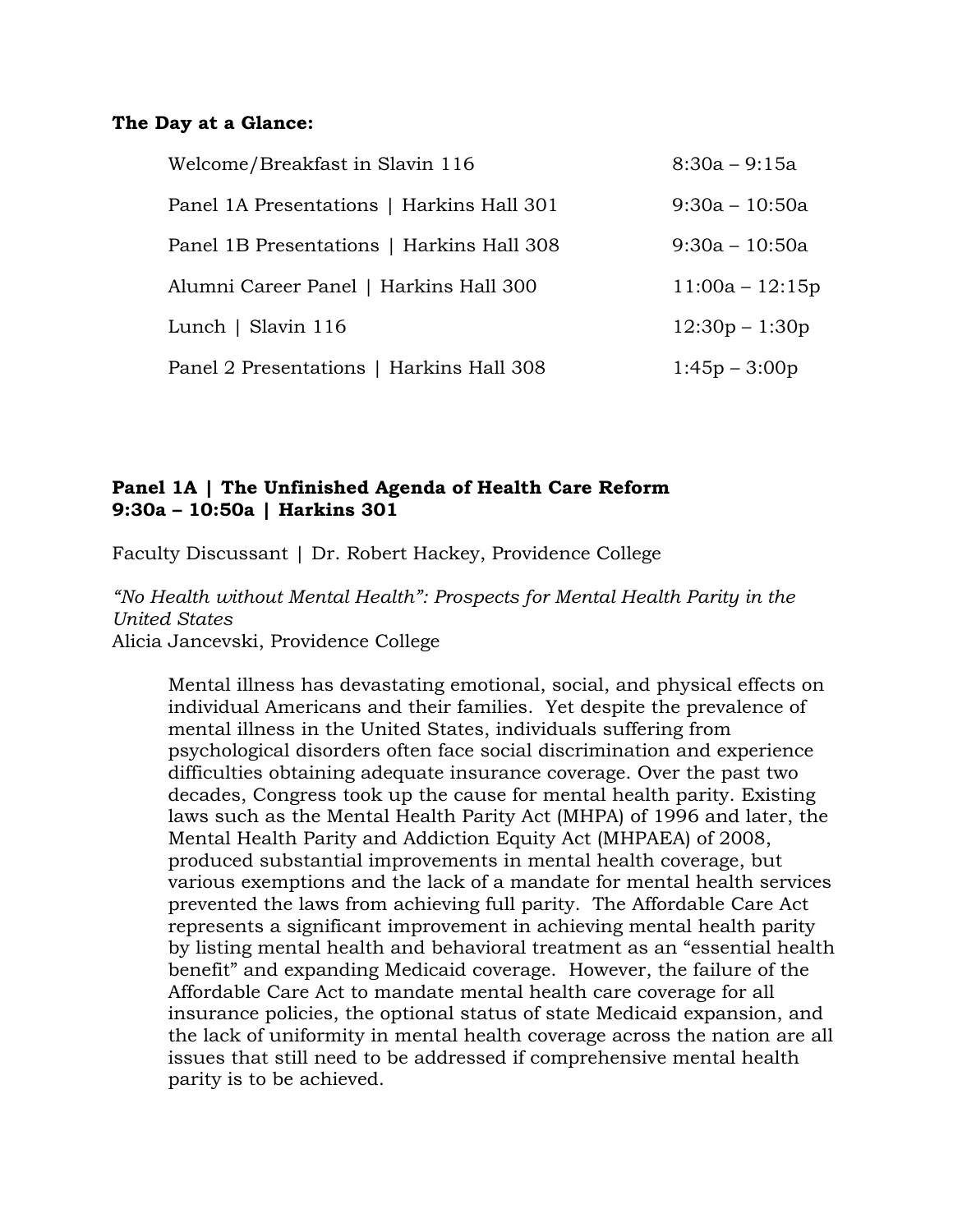*"Can you hear me now?": Insurance Coverage for Hearing Benefits in the United States*

Reegan Whipple, Providence College

Public and private insurance coverage for hearing benefits underscores the gaps in coverage for treating hearing loss in the U.S. The commodification of the hearing benefits sector of healthcare in this country has detrimental consequences for personal health. Using three personal anecdotes to frame the issue, my paper explores the complex worlds of both public and private insurance as well as the implications of each type of insurance for both adults and children. Current regulations and laws for hearing benefits leave many people to suffer financially, physically, and emotionally. After reviewing the current regulations I propose changes to rectify some of the problems within this sector of health care.

## **Panel 1B | Changes in Health Care and Health Care Delivery 9:30a – 10:50a | Harkins 308**

Faculty Discussant | Dr. Deborah Levine, Providence College

*The Rise of Complementary and Alternative Medicine and the Redefinition of Healthcare*

Lindsay Avolio, Clarkson University

Complementary and alternative medicine (CAM) shapes the patient experience in the contemporary United States. Today a significant percentage of the American public supplements their biomedical experience with CAM strategies and some rely almost entirely on alternative therapies. This study considers the role that allopathic professionals have played in constructing medical 'orthodoxy' as well as their influence in the production or maintenance of stigma associated with alternative medical practices. It also considers the influence of physicians in the social construction of medicine at the intersection of allopathic and alternative medicine. Using both quantitative and qualitative analyses of publications in leading American medical journals I examine the attitudes and perceptions of physicians regarding CAM practices from the 1970s to 2010. Over the last forty years, the allopathic community has thus become generally more inclusive and welcoming, and appears to be nurturing a conversation surrounding integrative medicine and holistic healthcare.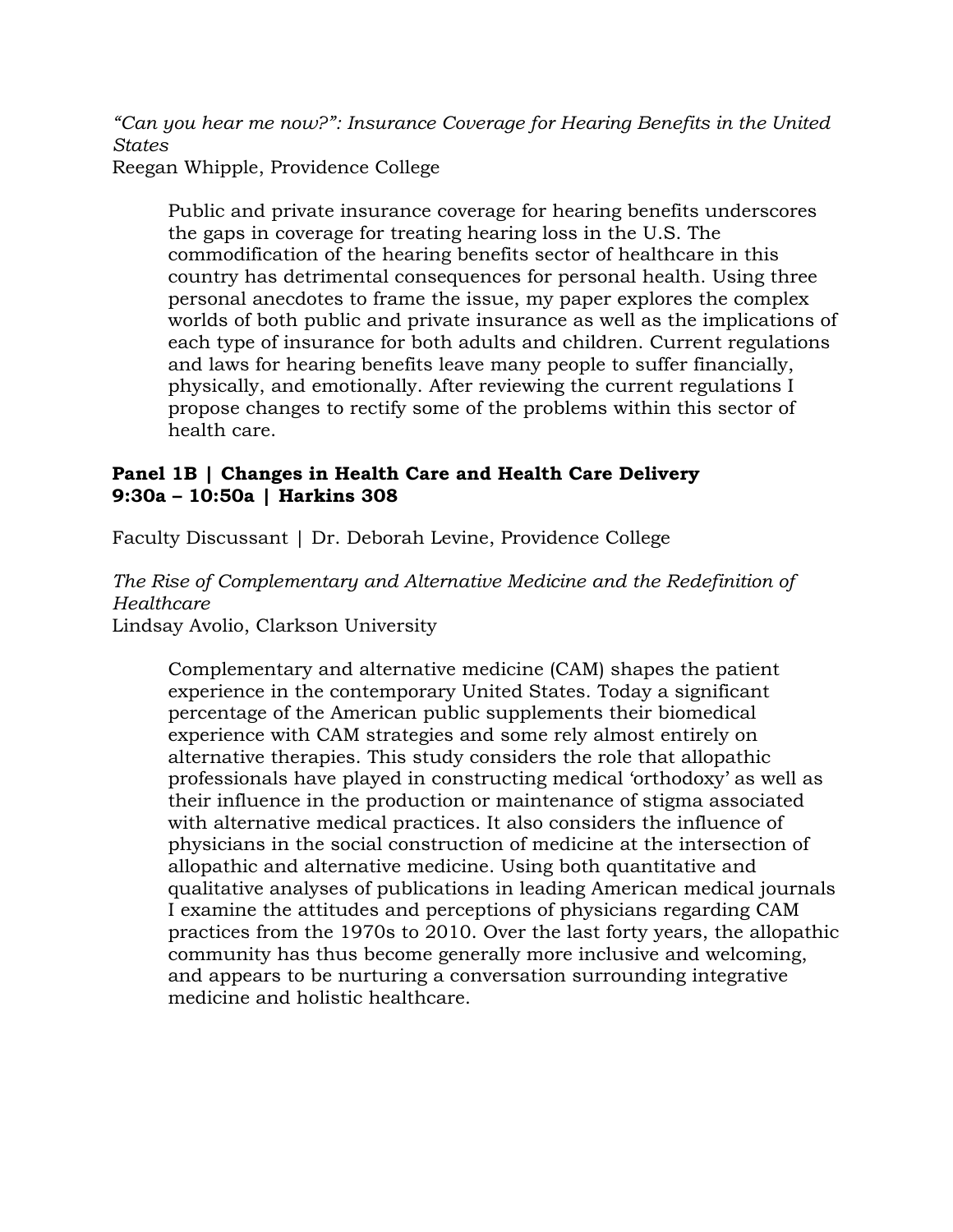*Partners in Health: Advanced Practice Nurses and the Affordable Care Act* Kelly Hudgins, Providence College

The passage of the Affordable Care Act (ACA) raises an important question in the nursing profession: how will health reform change and expand the roles of Advanced Practice Nurses (APNs)? The ACA provides APNs with enormous opportunities to help fight the shortage of primary care practitioners. Advanced Practice Nurses are increasingly important in the next ten to fifteen years in oncology, as the demand for oncology services surpasses the supply of available oncologists. Numerous studies demonstrate that APNs are just as capable as physicians in providing much of the services that the American people need in maintaining their health and offer a more cost-efficient option for patients compared to physicians. Nevertheless, a growing backlash and critiques about the role of APNs from physicians appeared in recent years.

*Consumer Interpretations of Non-Prescription Medicines Purchased Online: Constructions of Meaning in the Digital Age* Alexandria Wojtanowski, Roger Williams University

This paper presents the findings of a textual analysis examining how online consumers interpret and relate to non-prescription treatments for psoriasis, an autoimmune skin condition. A systematic sampling of customer reviews for online treatments on Amazon.com and Drugstore.com are coded to identify recurring themes and metaphors. The research also includes a symbolic analysis of the six products in terms of visual representations, special promotions, sponsored products, and featured Questions and Answers. This analysis illuminates how past research on the meaning of medicines compares to the ways contemporary consumers interpret the medications they purchase online. The presentation also draws on anthropological perspectives on the body, the self, and the social dimensions of health and illness to discuss the broader significance of the research findings. Using insights from the content analysis and review of the medical anthropology literature, my paper explores how the growing trend of purchasing medications online influences the cultural meanings of medicine and even health.

## **Alumni Panel | 11:00a – 12:15p | Harkins 300**

Recent program alumni will share their experiences in finding internships and jobs after graduation from Providence College. Alumni will entertain questions about job search, career possibilities, and life after HPM.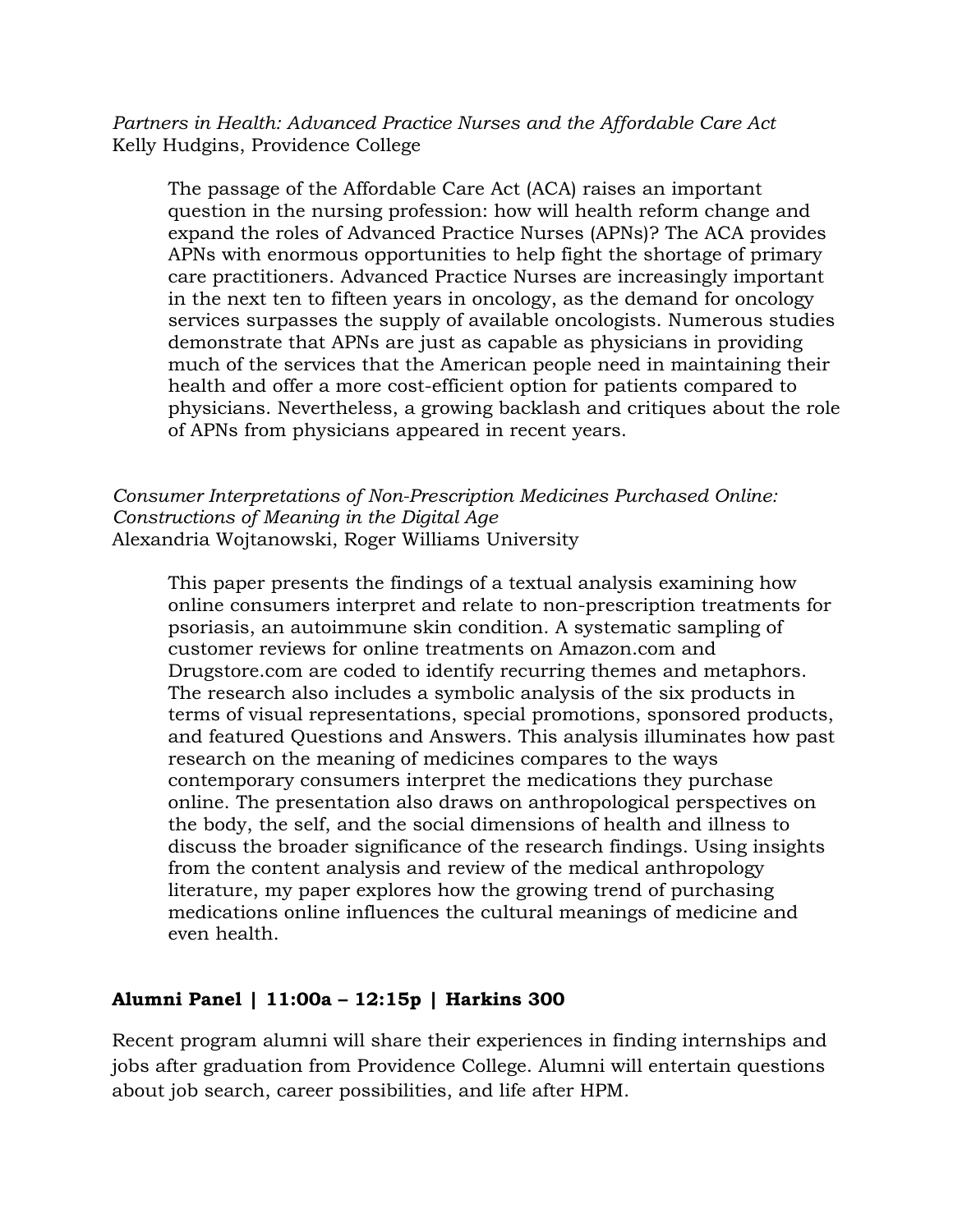## **Lunch | 12:30p – 1:30p | Slavin Center 116/Executive Dining Room**

Members of the Providence College Health Care Club will be available to guide presenters and guests to and from our lunch in the Slavin Center.

## **Panel 2 | Geography and Health 1:45p – 3:00p | Harkins 308**

Faculty Discussant | Dr. Kerri Warren, Roger Williams University

*Culture and the Management of Infectious Diseases: A Case Study of Amebiasis* Joseph Y. Tashjian, Roger Williams University

The infectious tropical disease amebiasis, caused by the parasitic amoeba, Entamoeba histolytica, poses a threat to public health in many parts of the world. This type of parasitic infection is most common in regions where biomedicine coexists with culturally significant non-Western medical practices. Laboratory analysis of cellular communication via biochemical reactions suggest potential methods of treatment, but such treatments represent only one component in controlling amebiasis in human populations. Improved cognizance of an infective agent and disease etiologies may develop a holistic perspective to contribute in the management and prevention of infectious diseases. Both qualitative analysis of microbial study and the applications of medical anthropology are imperative to global health. This paper emphasizes the biological and cultural concepts of survival for both the human host and the pathogenic amoeba to suggest how host-pathogen interaction may be used to control disease.

## *Reforming Primary Care: Lessons from Denmark* Deanna Karam, Providence College

The lack of an organized primary care system in the United States not only contributes to high health care costs, but also to decreased access to care, increased fragmentation, and poor health outcomes. The Scandinavian country of Denmark, with its universal health care system and "cozy and snug" lifestyle offers a model for reforming the US health care system. In Denmark, primary care is organized around a gatekeeping system, in which General Practitioners serve as gatekeepers to other medical services, including hospitals and specialists. This system is responsible for Denmark's well-organized and coordinated primary care system, which largely contributes to lower health care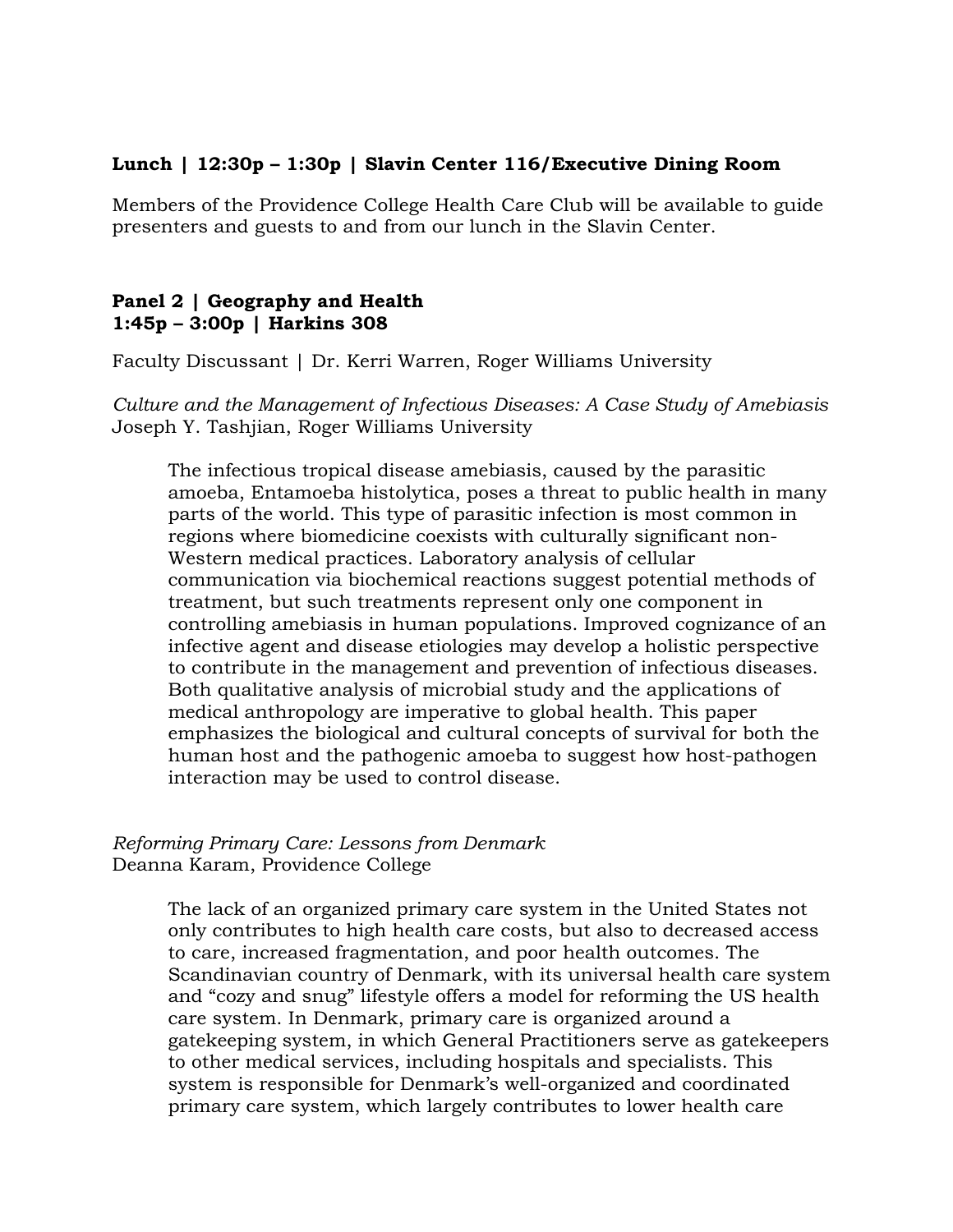expenditure, utilizes fewer hospital and specialist services, decreases the utilization of diagnostic services, and contributes to lower health care costs. Denmark also controls its health care costs through its no fault malpractice system and its mixed fee-for-service and capitation payment system. Through reforming its primary care system to be modeled after Denmark's gatekeeping system, as well as the implementation of Denmark's effective cost control methods, the US has the potential to drastically reform the American health care system and lead the US towards a healthy and affordable future.

*Doctor Deficiency: Disparities in Physician Availability in the Baby Business and Birth Outcomes in New York State* Julie Sullivan, Siena College

The lack of access to high quality obstetrical care in underserved communities leads to poor birth outcomes. Though New York has one of the highest employment levels of OB/GYNs, this number is misleading due to New York's uniquely wide spectrum of developed environments, ranging from tiny farming communities to the United States' most populous city. Using data from the US Census Bureau and HealthGrades.com, my paper examines the distribution of New York's 4,235 reported OB/GYNs throughout the state. Combining these data sets, Significant disparities exist among counties in New York; while Manhattan has about 7.54 OB/GYNs per 3500 females ages 15 to 44, three counties have no OB/GYNs at all (populations of females ages 15 to 44 in these counties range from 6,897-12,714). I use data on infant mortality, low birth weight births, and certain birth defects to analyze the relationship between birth outcomes and the population weighted availability of OB/GYN physicians in each county in New York State.

#### **Presentation of the Francis X. Archambault Award for Best Paper**

**3:15p | Harkins 300**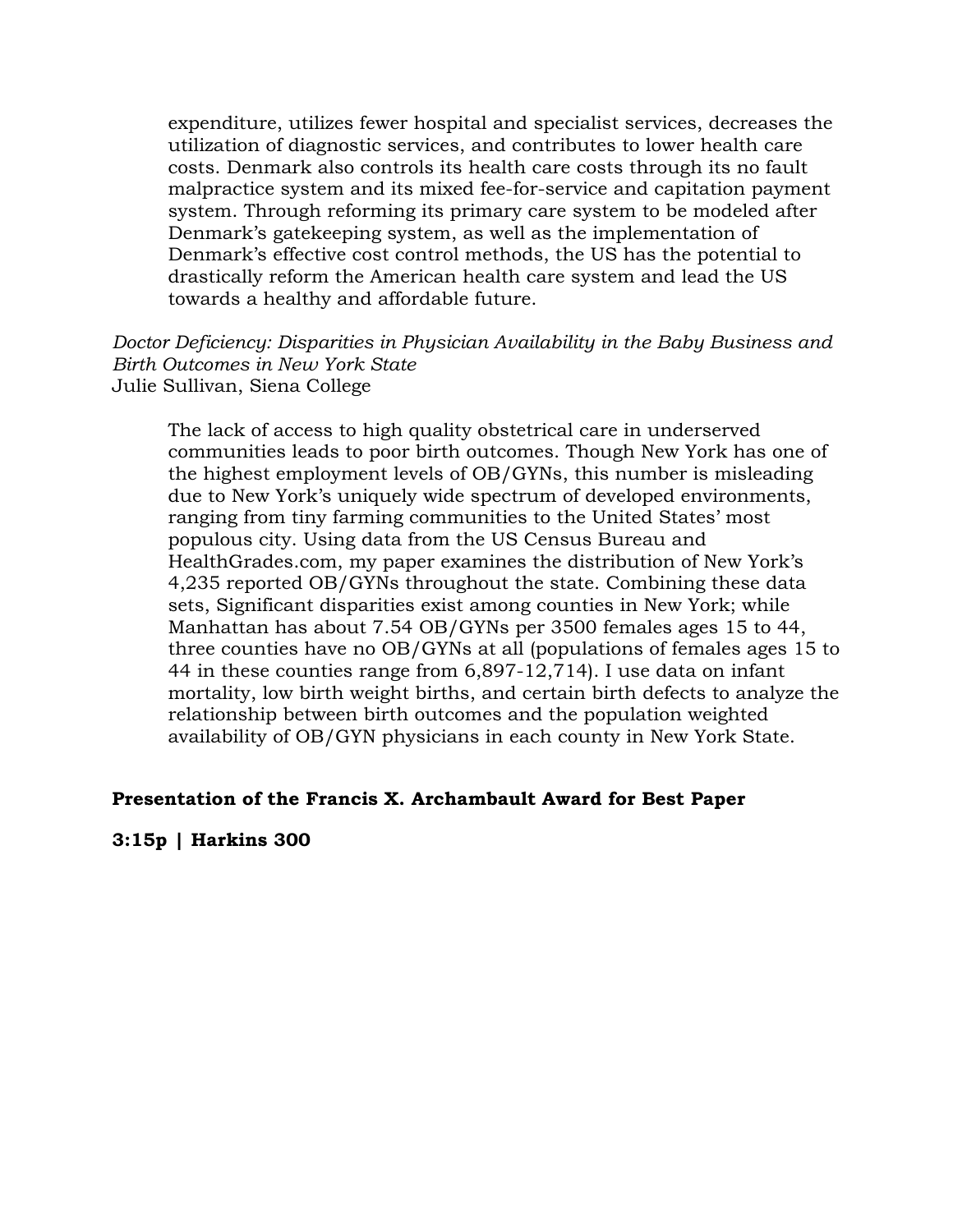#### **Acknowledgements**

#### *Faculty Discussants*

Dr. Robert Hackey, Providence College Dr. Todd Olszewski, Providence College Dr. Kerri Warren, Roger Williams University *Conference Selection Committee*

Dr. Robert Hackey

Dr. Deborah Levine

Danielle Petrilli '15

Alexandra Rawson '15

Aubrey Legasse '17

Sabrina Guilbeault '18

#### *Institutional Advancement Staff*

Andrea Keefe

Cate Latz

#### *IT Support*

Jim Rizzo

#### *Administrative Coordinator*

Samantha Santos '14, HPM Graduate Assistant

*Archambault Paper Award Selection Committee:*

Dr. Robert Hackey Sabrina Guilbeault '18 Aubrey Legasse '17 Dr. Todd Olszewski

## **This conference is made possible by the generous support of the Canavan Family Fund and the Office of Institutional Advancement.**